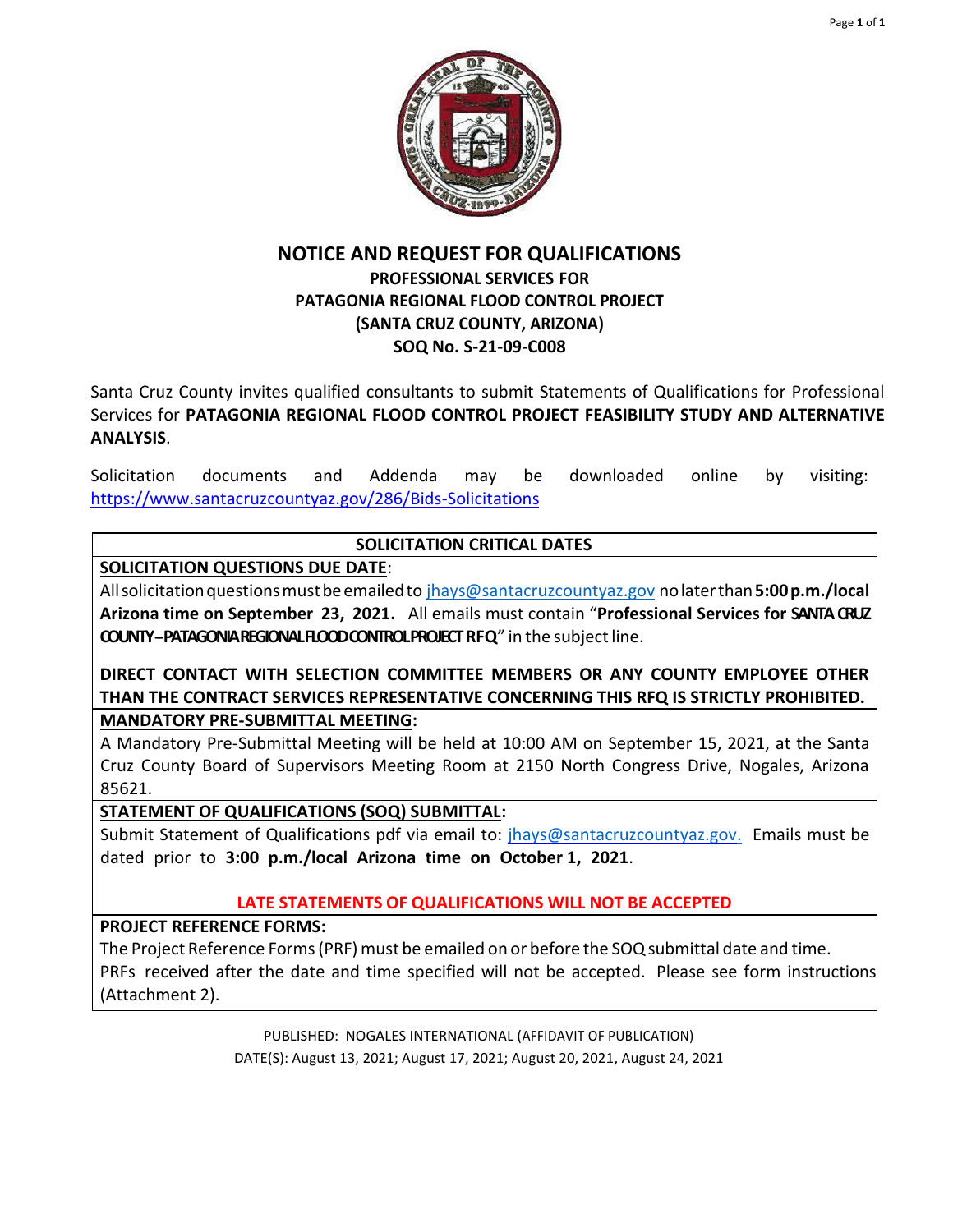

# **REQUEST FORQUALIFICATIONS**

# **PROFESSIONAL SERVICESFOR PATAGONIA REGIONAL FLOOD CONTROL PROJECT FEASIBILITY STUDY & ALTERNATIVES ANALYSIS SOQ NO.: S-21-09-C008**

# **BOARD OF SUPERVISORS**

**DISTRICT 1 MANNY RUIZ, CHAIR DISTRICT 2 RUDY MOLERA DISTRICT 3 BRUCE BRACKER, VICE-CHAIR**

## **COUNTY MANAGEMENT**

**COUNTY MANAGER JENNIFER ST. JOHN PUBLIC WORKS DIRECTOR & COUNTY ENGINEER JESUS VALDEZ, P.E. COUNTY PROJECT MANAGER JOHN HAYS, EIT, CFM, MOLO, PMP**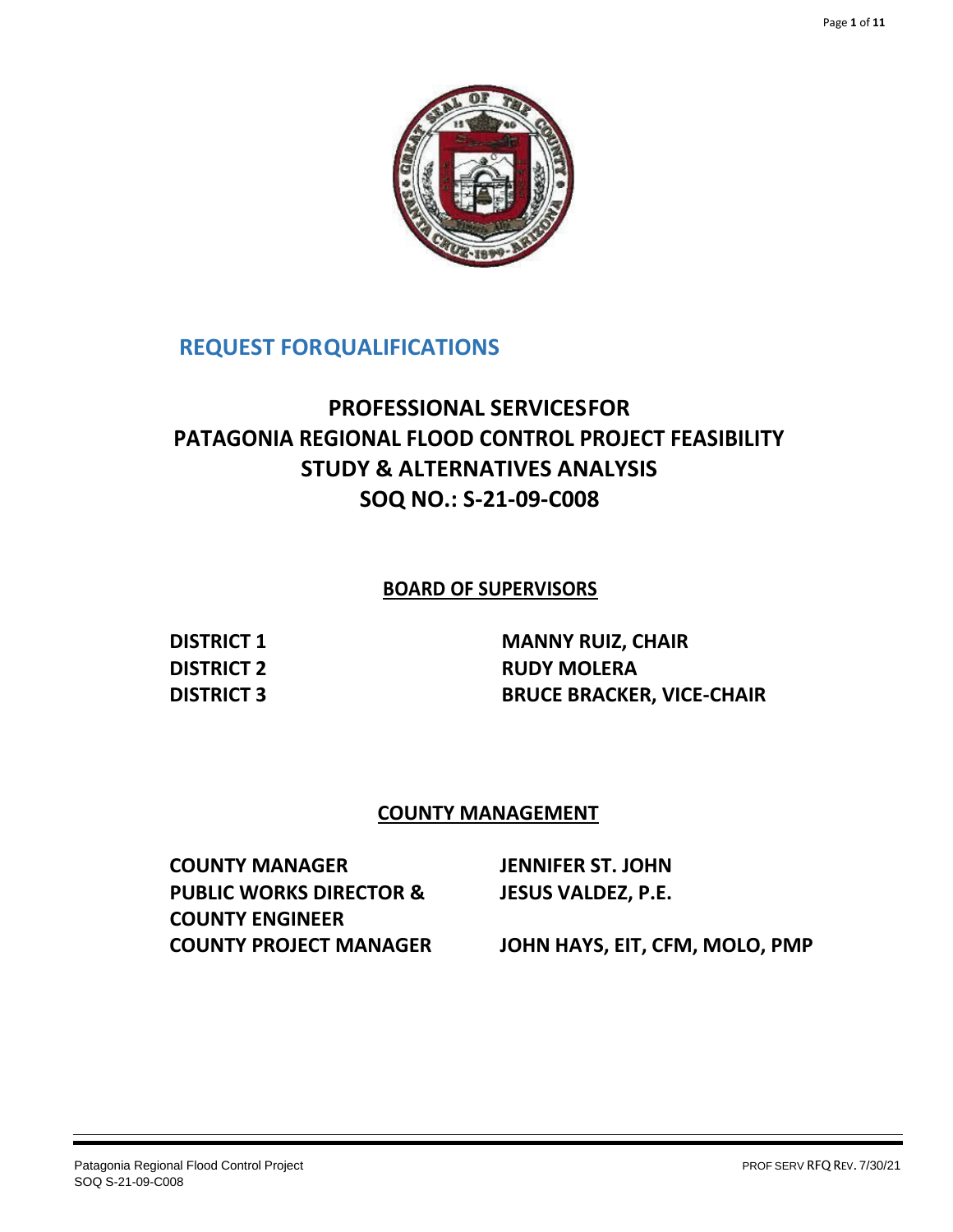#### **INFORMATION AND INSTRUCTIONS TO APPLICANTS**

Santa Cruz County invites qualified consultants to submit Statements of Qualifications for Professional Services for **PATAGONIA REGIONAL FLOOD CONTROL PROJECT FEASIBILITY STUDY AND ALTERNATIVE ANALYSIS**.

Solicitation documents and Addenda may be downloaded online by visiting: https://www.santacruzcountyaz.gov/286/Bids-Solicitations

#### **SOLICITATION CRITICAL DATES**

## **SOLICITATION QUESTIONS DUE DATE**:

Allsolicitationquestionsmustbeemailedto [jhays@santacruzcountyaz.gov](mailto:jhays@santacruzcountyaz.gov) nolaterthan**5:00p.m./local Arizona time on September 23, 2021.** All emails must contain "**Professional Services for SANTA CRUZ COUNTY-PATAGONIA REGIONAL FLOOD CONTROL PROJECT RFQ**" in the subject line.

**DIRECT CONTACT WITH SELECTION COMMITTEE MEMBERS OR ANY COUNTY EMPLOYEE OTHER THAN THE CONTRACT SERVICES REPRESENTATIVE CONCERNING THIS RFQ, AT ANY TIME IS STRICTLY PROHIBITED.**

#### **MANDATORY PRE-SUBMITTAL MEETING:**

A Mandatory Pre-Submittal Meeting will be held at 10:00 AM on September 15, 2021, at the Santa Cruz County Board of Supervisors Meeting Room at 2150 North Congress Drive, Nogales, Arizona 85621.

#### **STATEMENT OF QUALIFICATIONS (SOQ) SUBMITTAL:**

Submit Statement of Qualifications pdf via email to: [jhays@santacruzcountyaz.gov.](mailto:jhays@santacruzcountyaz.gov.) Emails must be dated prior to **3:00 p.m./local Arizona time on October 1, 2021**.

#### **LATE STATEMENTS OF QUALIFICATIONS WILL NOT BE ACCEPTED**

#### **PROJECT REFERENCE FORMS:**

The Project Reference Forms (PRF) must be emailed on or before the SOQ submittal date and time. PRFs received after the date and time specified will not be accepted. Please see form instructions (Attachment 2).

#### **SECTION 1 – PROJECT DESCRIPTION**

The Town of Patagonia sits below the confluence of the Sonoita Creek, Harshaw Creek, and Red Rock Canyon watersheds. There is a history of flooding within the Town arising from all three sources individually and in combination. The majority of the Town is shown to be prone to flooding under the current Flood Insurance Study and Flood Insurance Rate Maps (Community-Panel numbers 040092- 04023C-0292C and -0311C).

Santa Cruz County Flood Control District (herein after referred to as "District") is seeking Statement of Qualifications from Civil Engineering consulting firms to provide a Preliminary Feasibility and Alternative Analysis for Structural Projects to address flooding within the Town of Patagonia. At least two alternatives are to be considered: 1) A large scale retention/detention basin upstream of the State Route 82 Bridge; and/or 2) a series of detention/retention basins in the three upland watersheds – Sonoita Creek, Harshaw Creek, and Red Rock Canyon. Other alternatives, as deemed reasonable via engineering may also be considered.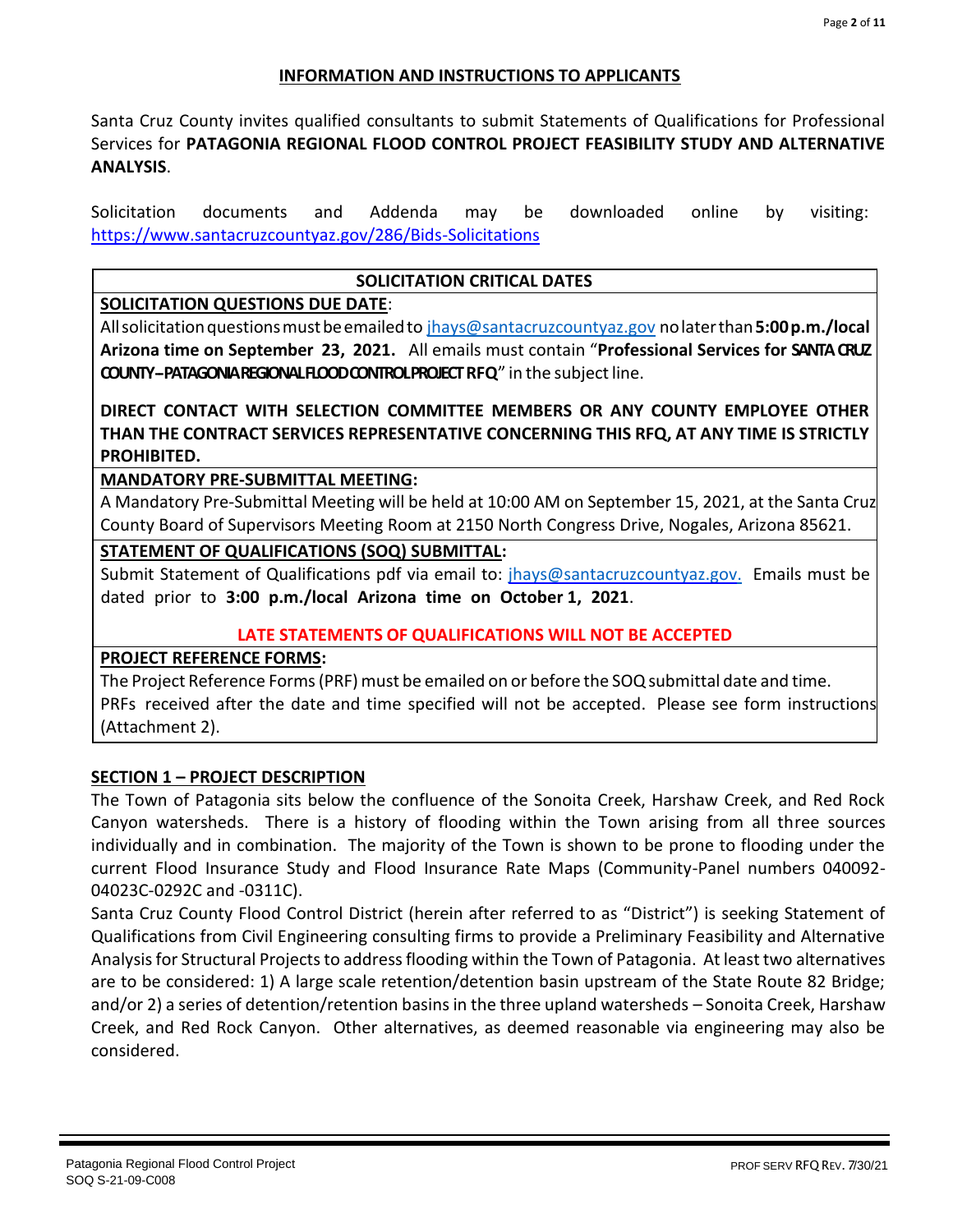#### **SECTION 2 – SCOPE OF WORK**

The selected consultant should be able to provide comprehensive design services for advancing the Design Concept Report to construction ready documents (plans, specs and estimates) while following Arizona Department of Transportation's (ADOT) Local Government Section Project Manual and Project Development Process (PDP). Specifically, the selected consultant will be expected to provide the following:

## **Project Management**

Consultant will provide project management throughout project duration, including monthly update meetings with District, schedule tracking, QA/QC, progress reports with monthly invoices. Consultant shall plan for one kickoff meeting with entire design team, thereafter meetings shall only be with prime consultant and District project manager

#### **Roadway Design**

Consultant shall finalize horizontal and vertical alignment, and hydraulic requirements.

#### **Drainage Design**

Design for all drainage improvements and structures should evaluated to maximize the efficiency of said improvements. Consultant shall prepare plan and profile drawings, up to 30% levels; profiles showing toe and top of bank protection (as needed), structural improvements and relative water surface elevation.

#### **Geotechnical Services**

Geotechnical consultant shall prepare design recommendations for foundations, grade control, evaluate the in-situ material for use as aggregate in soil cement/cement stabilized alluvium mixtures, conduct sieve analyses as necessary for hydraulic analyses, provide cut and fill recommendations, and prepare a pavement design.

## **Hydrology/Hydraulics**

Consultant will conduct, as necessary, hydrologic and hydraulic modeling, sediment transport/scour analysis to provide/support the recommendations of the Preliminary Feasibility and Alternative Analysis. The District shall make available all the most current information in its position regarding the modeling that has been done for some of the drainages as part of the recent DFIRM Mapping Project. Additional analysis includes cross drainage and inlet/outlet protection.

#### **Survey Services**

Consultant will provide any and all necessary survey services in support of the Preliminary Feasibility and Alternative Analysis.

## **Product/Deliverables:**

For all deliverables at staged submittals, the DISTRICT will need (5) sets of documents, plus digital copies. All information, data, studies, reports, patents, copyrights, and plans prepared or obtained by the Consultant for the purpose of performing this Contract, shall become the property of the DISTRICT. Further, it is expressly understood that the DISTRICT has exclusive control of all information developed from report(s). No information, maps, data, studies, reports, patents, copyrights, calculations or plans shall be released to any party without the specific written authorization of the DISTRICT.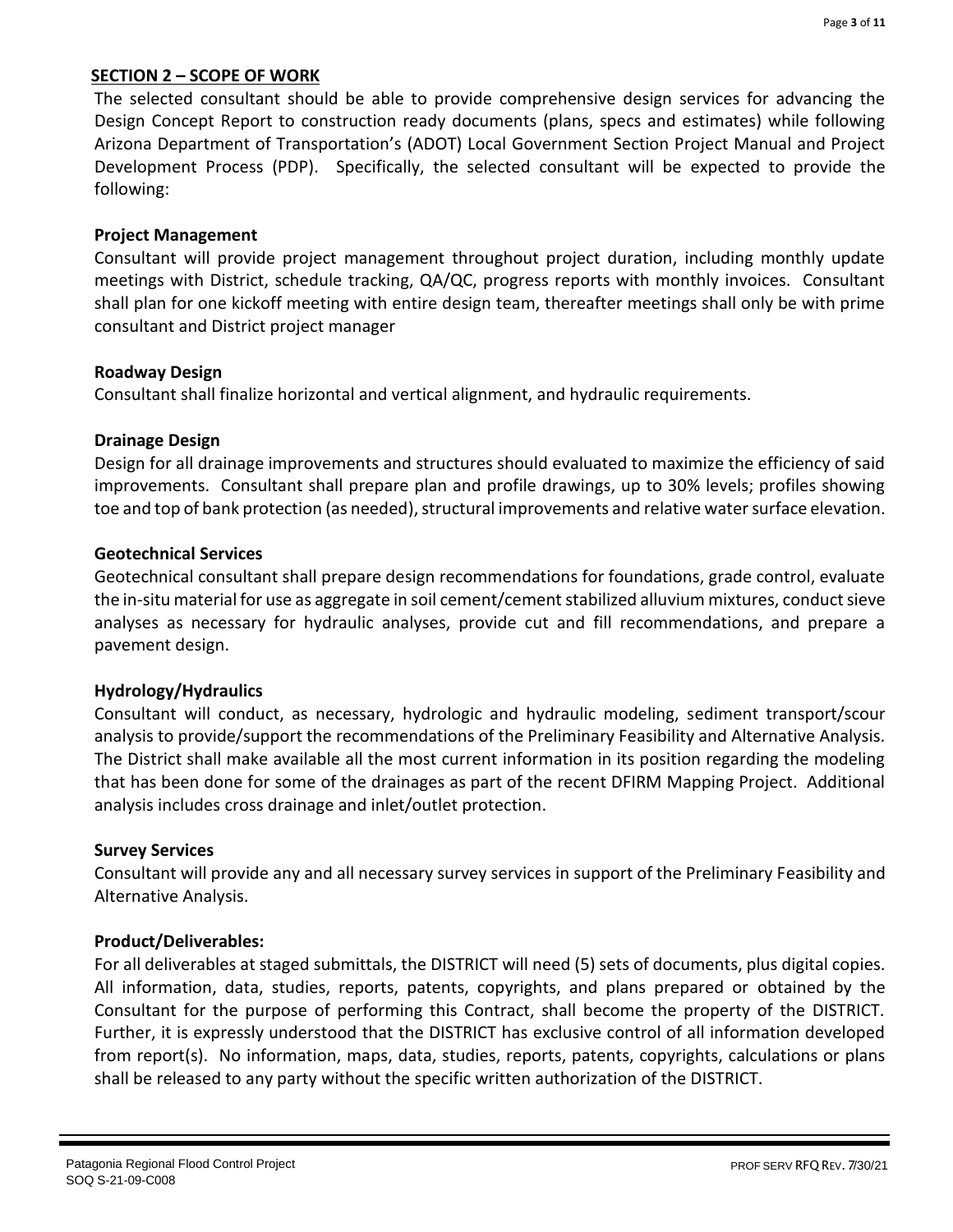#### **SECTION 3 – Santa Cruz County PROJECT MANAGER**

John Hays of the Santa Cruz County Public Works Department will serve as Santa Cruz County's Project Manager. The Consultant team will be expected to work collaboratively with the County's Project Manager throughout theProject.

#### **SECTION 4– STATEMENT OF QUALIFICATIONS EVALUATION CRITERIA**

The Consultant will be selected through a qualifications-based selection process using the following criteria:

#### **A. General Information (10points)**

1. Provide a general description of the Consultant that is proposing to provide professional services. Explain the legal organization of the proposed Consultant team. Provide an organization chart showing key personnel.

**Consultant:** Each responding Consultant must submit qualifications for the Consultant which includes, an Engineer properly licensed in Arizona.

Each Consultant submitting qualifications must provide evidence that establishes the Consultant and its primary team members have completed or demonstrate the capabilityto complete projects of similar size, scope, schedule and complexity and that proposed key personnel have sufficient experience and training to competently manage and complete the professional services for the Project.

The Consultant must describe why this particular team has been assembled forthis particular Project. List proposed key Consultant personnel that will be assigned to and responsible for completion of the work on this Project and indicate their respective rolesandresponsibilities, aswellastheiravailabilityforthefulldurationoftheproject.

- 2. Provide the followinginformation:
	- a. List the Arizona licenses held by the Consultant and the key personnel who will be assigned to this Project. Provide the license number(s) held by the Consultant. In order to be considered for this project, the Consultant must hold the appropriate license(s) for this Project.
	- b. For each proposed key Consultant personnel assigned to this Project, provide a list of other projects they are currently assigned including the percentage of time committed to each project.
	- c. IdentifythelocationoftheConsultant'sprincipalofficeandthehomeofficelocationof key staff on this project.
	- d. Identify any contract or subcontract held by the members of the Consultant or officers of the members of the Consultant, which has been terminated within the last five years. Identify any claims arising from a contract which resulted in litigation or arbitration within the last three years. Briefly describe the circumstances and the outcomes.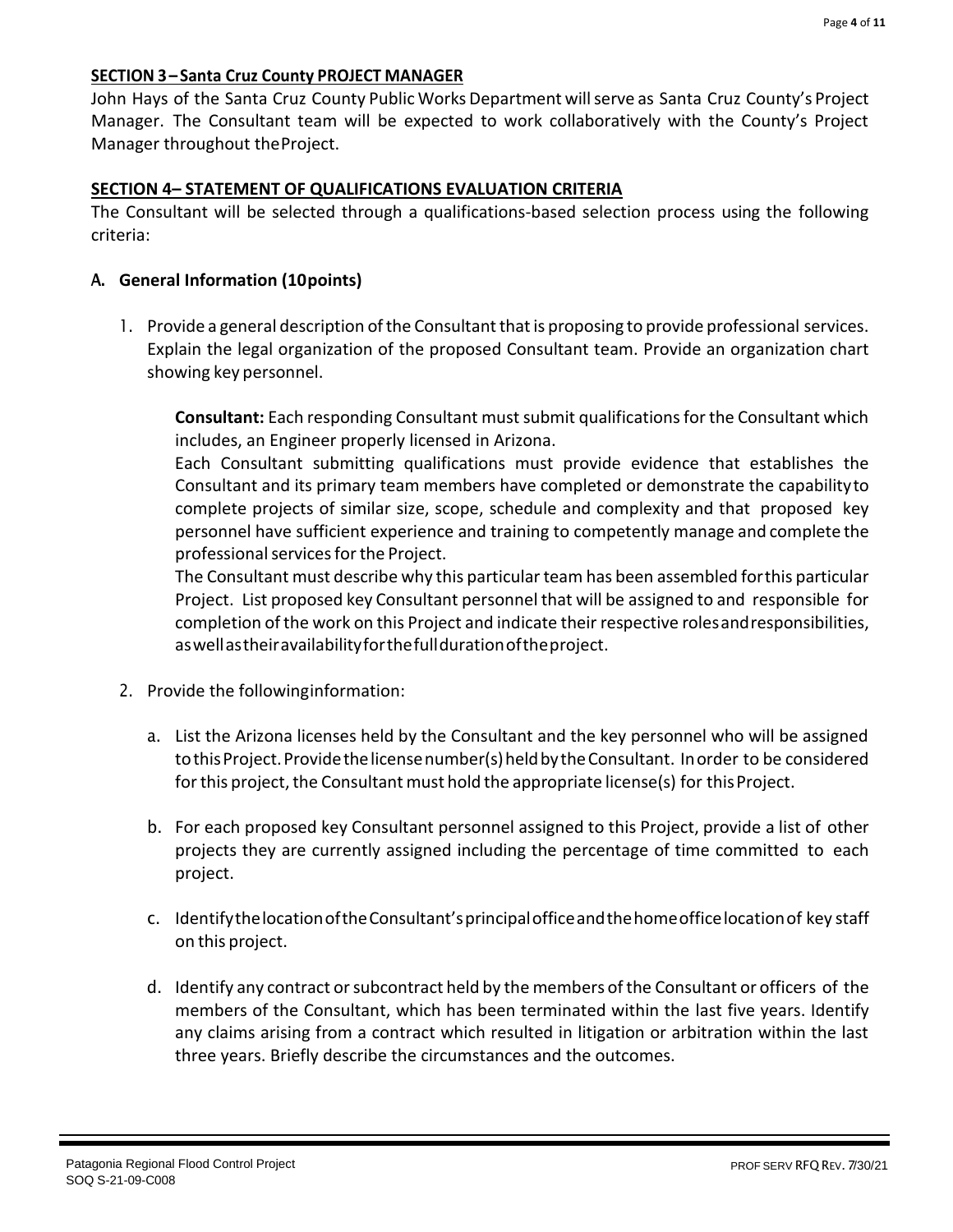## **B. Experience andQualifications of the Team (20 points)**

- 1. Identify at least three comparable projects in which the Consultant served as the prime Consultant. Special consideration will be given to teams that have led Consultants on similar successful projects. For each project identified, provide the following:
	- a. Description of theproject
	- b. Role of thefirm
	- c. Project's original contracted cost and final cost
	- d. Project dates, including any extensions
	- e. Project owner
	- f. Reference information (two current nameswith telephone numbers per project)
- 2. List of all Santa Cruz County projects where the team provided design or professional servicesin the last five years, either completed or ongoing.

## **C. Experience of Key PersonnelAssigned to this Project(25 points)**

1. For each key person identified, list their length of time with the Consultant firm and at least two comparable projects in which they have played a primary role. If a project selected for a key person isthe same as one selected forthe Consultant member, provide justthe project name and theroleofthekeyperson.Projectscompletedbykeypersonnel whileemployedforotherfirmsmay be listed but must be so identified. Identify significant experience or attributes which will be applicable to and useful on this Project.

For other projects provide the following:

- a. Description ofproject
- b. Role of theperson
- c. Project's original cost and final cost
- d. Project dates
- e. Project owner
- f. Reference information (two current nameswith telephone numbers per project)
- 2. List any proposed sub-consultants, including key staff names and the experience and qualifications of these individuals or firms.

At a minimum, resumes will be required for the following key personnel team members:

## Project Team:

- 1. Project or ConstructionManager
- 2. Key TeamMembers

## **D. Understanding of the Project and Approach to Performing the Required Services (30 points)**

1. Discuss the major issues your team has identified on this project and how you intend to address thoseissues,includingutilitycoordinationandadheringtothisstrictschedule.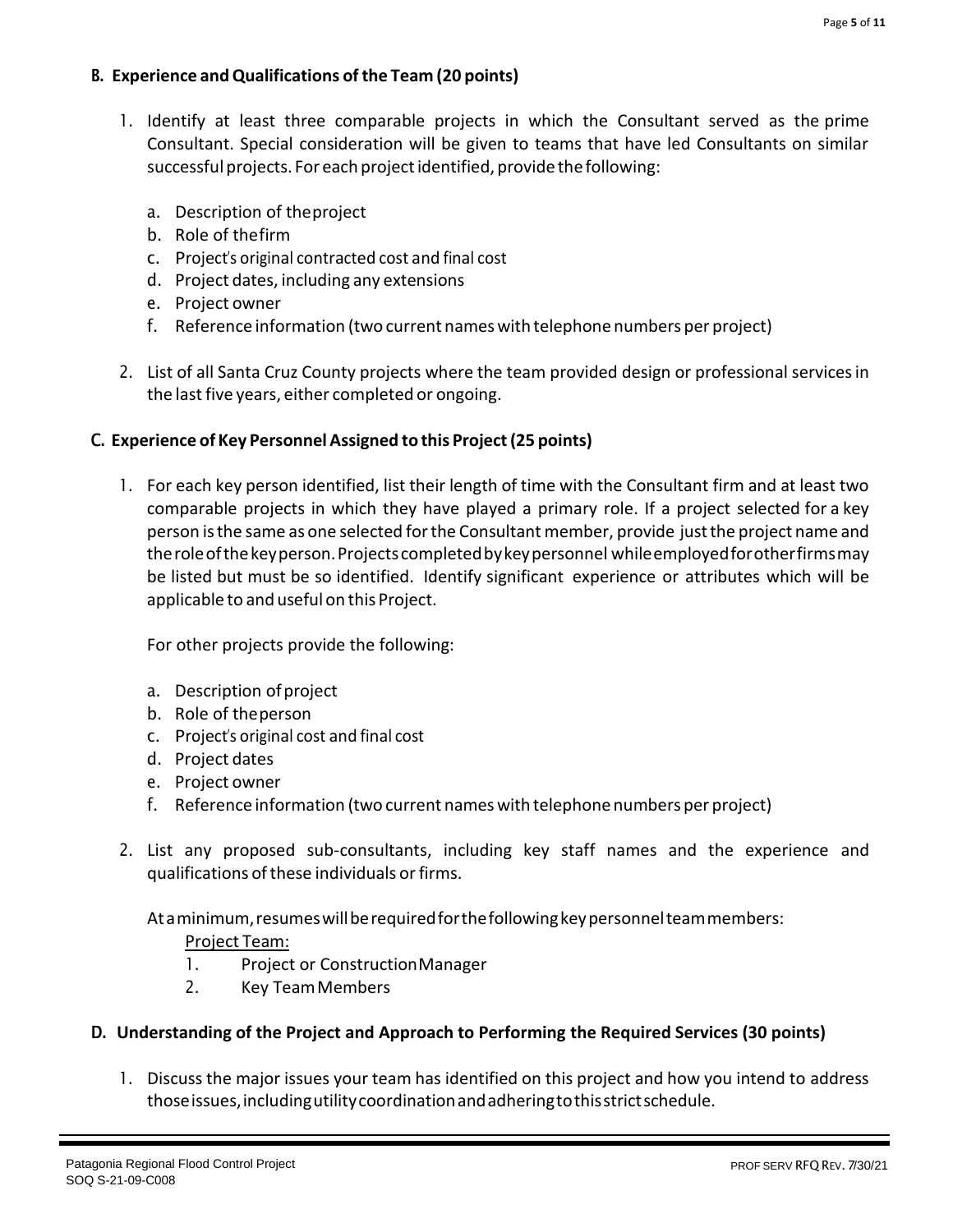- 2. Describe your team's project management approach and team organization during each phase of the project. Describe systems used for planning, scheduling, estimating, and managing each phase of the project. Briefly describe the team's experience on quality control, dispute issue resolution, and management.
- 3. Theteammustdemonstrateitsunderstandingofhowtoactivelymanagetheprojectand assistthe Countybydescribingsuccessfuldeliverystrategiesandlessonslearned onprevioussimilarprojects will be utilized on this project to achieve best value and timely project delivery. The team must also discuss their process and procedures for integrating Santa Cruz County's stakeholders in the various phases ofthe process and to ensure the stakeholder critical features are incorporated in the Project.

## **E. Project References (5points)**

The County requests feedback on past performance of your projects from other than Santa Cruz County. Email a copy of Attachment 2 - Project Reference Form (PRF) for completion by the Owner, or Owner's representative, directly responsible for oversight of the project, to at least three (3) Public/Private Agencies, for which you have completed similar work.

Zero points will be awarded for projects:

- If a PRF is received after the date and time specified in this RFQ.
- If your work on the project submitted is not substantially completed.
- If your firm was not the prime Consultant for the project submitted.
- If the person requested to respond was not directly responsible for project oversight.

# **F. Overall Evaluation of the Consultant and its Perceived Ability to Provide the Required Services (10points)**

- 1. Capability Overall evaluation of the Consultant's capability to provide the required services as determined by the selection panel members. No additional submittal response is required.
- 2. Availability Provide additional information to demonstrate that key personnel are available for the full duration of the project, including current commitments and future commitments.

## **G. ATTACHMENTS**

1. **Attachment 1 Certification:** form must be initialed and included in the SOQ. If not attached to SOQ,may cause submission to be consider "non-responsive".

# **FAILURETOINCLUDEALLINFORMATIONREQUESTEDAND/ORFAILURETOPROVIDEEVIDENCETHAT THE APPLICANT MEETS THE MINIMUM QUALIFICATIONS LISTED HEREIN WILL CAUSE THE INCOMPLETE STATEMENT OF QUALIFICATIONS TO BE REJECTED AND NOT BE EVALUATED OR CONSIDERED IN THE SELECTION PROCESS.**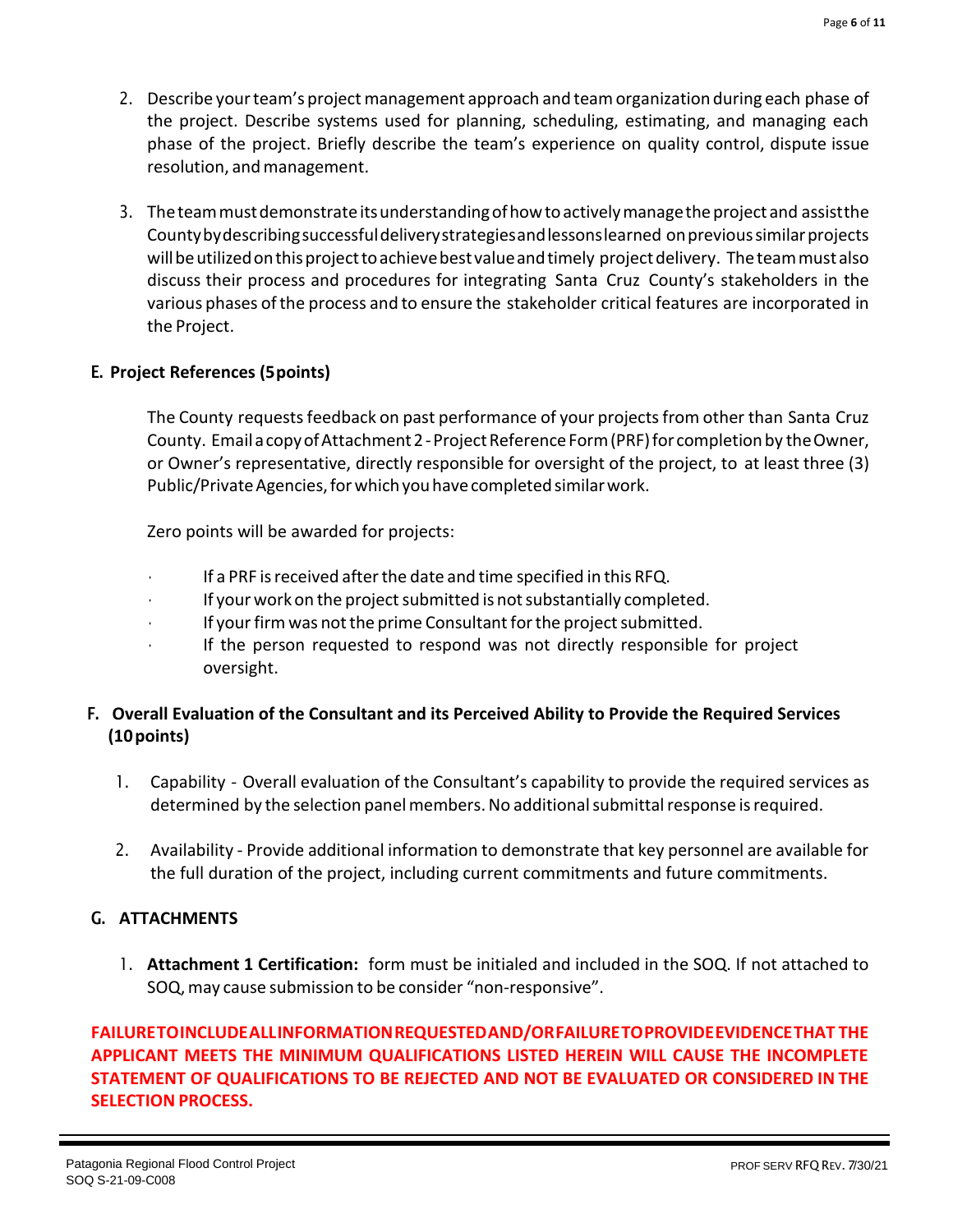#### **SECTION 5 – SUBMITTAL REQUIREMENTS AND GROUNDS FOR DISQUALIFICATION**

Consultants interested in this project should submit a Statement of Qualifications (SOQ). Submittal requirements are as follows:

- **Cover Letter:** Provide a one-page cover letterincluding the full firm company name, address, phone number, the name and email address of your contact person for the project, and acknowledgement of alladdenda.
- **Evaluation Criteria:** Address the SOQ evaluation criteria in such a way as to follow the general evaluation criteria, and include a project organizational chart.
- **Certification:**Include a fully initialed copy ofAttachment 1with your SOQsubmittals.

#### **Submittals:**

- 1. This SOQmay not exceed 14 single-sided pageswith aminimumof 10 pt.type. Each side of apage containing evaluation criteria information will be counted toward the maximum page limit. Submissions exceeding the page limit will be considered non-responsive. Pages having project photos, charts and/or graphs will be counted towards the maximum page limit. Additional information, which is not requested in the SOQ, will be counted towards the maximum page limit.
- 2. The following information is**NOT** included in the page limit:
	- $\Box$  Front and back covers, table of contents pages, and divider (tab) pages, unlessthey include information that can be evaluated by the selection panel.
	- $\Box$  Cover letter on company letterhead, maximum one (1) page.
	- $\square$  Resumes must provide information specifically related to each key team member's education and experience, maximum two (2) pages. Resumes for submitting firm key team members and subconsultants key staff must NOT include project photos, company profiles or general company information. Any additional company information or non-key staff information included in the appendix section will be counted against the maximum page requirement.
	- Attachment 1
- 3. SOQsmust be submitted via emailto: [jhays@santacruzcountyaz.gov.](mailto:jhays@santacruzcountyaz.gov.) **LATE STATEMENTS OF QUALIFICATIONS WILL NOT BE ACCEPTED.**

Please be advised the following **will be grounds for disqualification**, and will be strictly enforced:

- $\Box$  Receipt of submittal after the specified submission date and time.
- □ Submittal sent to an email other than: [jhays@santacruzcountyaz.gov.](mailto:jhays@santacruzcountyaz.gov.)
- □ Violating the "Contact with County Employees" policy contained in this RFQ.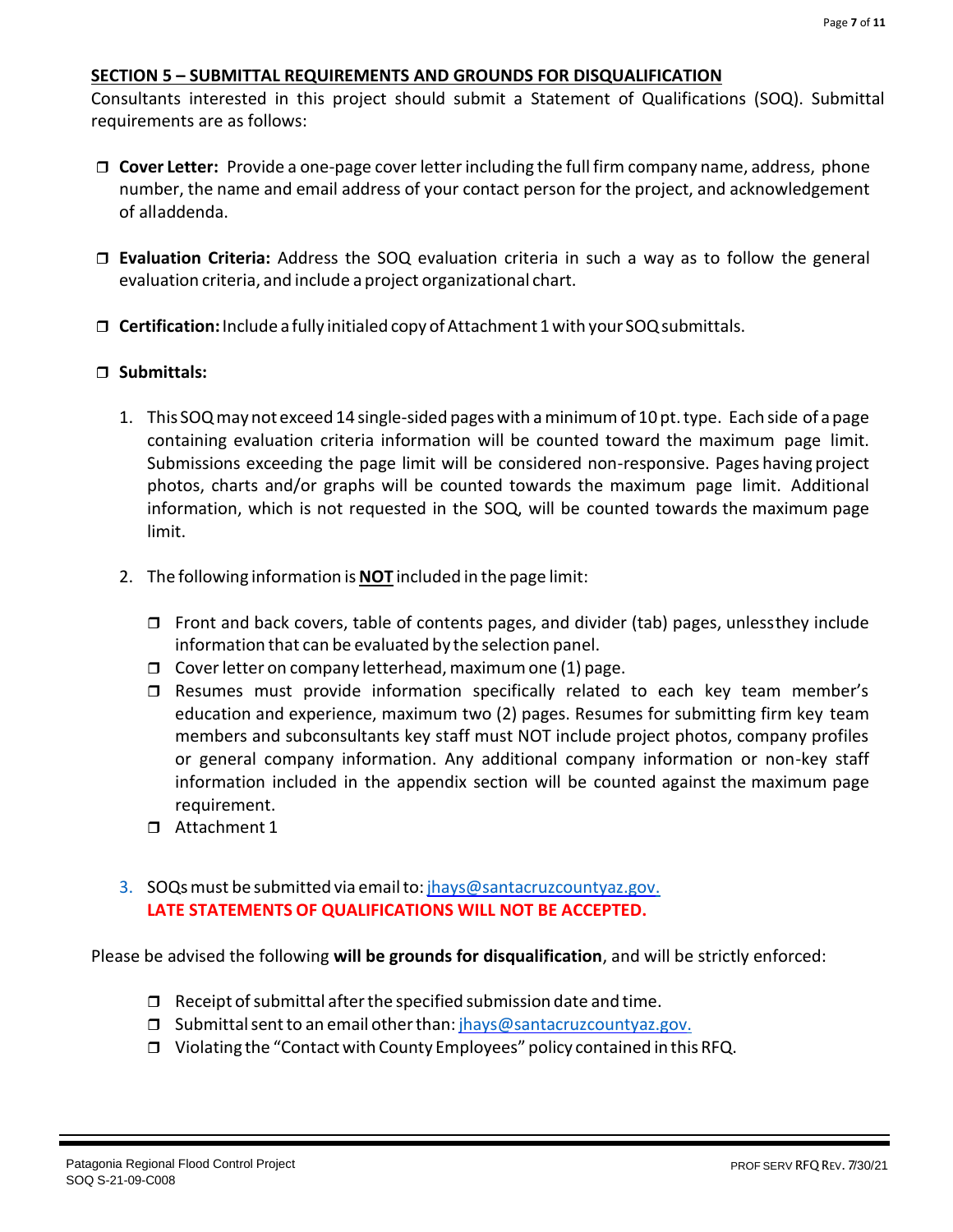## **SECTION 6 – SELECTION PROCESS AND SCHEDULE**

The successful Consultant will be selected through a qualifications based selection process. Interested Consultants must submit a Statement of Qualifications (SOQ). A Selection Panel will evaluate and score each SOQ according to the criteria set forth in Section 4 above. The selection panel will select up to five firms who will be invited to interview. The interview invitation letter will containthe interviewcriteria, criteria scoring, and interview format information. Consultants will be ranked based on the interview criteria set forth in Section 5. Santa Cruz County may conduct a due diligence review on the Consultant receiving the highest evaluation score.

Santa Cruz County will enter into negotiations with the highest scoring Consultant and execute a contract upon completion of negotiation of fees and contract terms for approval by the Board of Supervisors. If Santa Cruz County is unsuccessful in negotiating a contract with the best-qualified Consultant, the County willterminatenegotiations. Santa Cruz Countymaythennegotiatewiththenextmost qualified teamuntil a contract is executed, or Santa Cruz County may decide to terminate the selection process. Once a contract is executed with the successful Consultant, the procurement is complete.

Consultants selected for award through this procurement will be notified directly by Santa Cruz County. Selection results for this procurement will be posted by Santa Cruz County Public Works Bids and Solicitations website: https://www.santacruzcountyaz.gov/286/Bids-Solicitations.

#### **SECTION 7–GENERAL INFORMATION**

Solicitation documents and Addenda may be downloaded online by visiting the Santa Cruz County Public Works Bids and Solicitations website: https://www.santacruzcountyaz.gov/286/Bids-Solicitations.If you have questions aboutobtainingtheRFQorvendorregistration,pleasecontactJohn Hays at (520) 375- 7830.

**Changesto Request for Qualifications.** Any changesto this Request for Qualifications will be issued by addendum. Santa Cruz County will not be held responsible for any oral instructions. It is the responsibility of the registered RFQ holder to determine, prior to the submittal of the SOQ, if any addendum has been issued.

**Release of Project Information.** Santa Cruz County will provide the release of all public information concerning the project, including selection announcements and contract awards. Those desiring to release information to the public must receive prior written approval from the Santa Cruz County.

**County Rights.** Santa Cruz County reserves the right to reject any or all Statements of Qualifications, to waive any informality or irregularity in any SOQs received, and to be the sole judge of the merits of the respective SOQs received.

**Contact with County Employees.** Beginning on the date the RFQ is issued and until the date the contract is awarded or the RFQ withdrawn, all persons or entities that respond to the RFQ, including their authorized employees, agents, representatives, proposed partner(s), subcontractor(s), joint venture(s), member(s), or any oftheirlobbyists or attorneys(collectively the Applicant), will refrain from any direct or indirect contact with any person (other than the designated Contract Services Representative), including members of the evaluation panel, the County Manager, Department heads, and other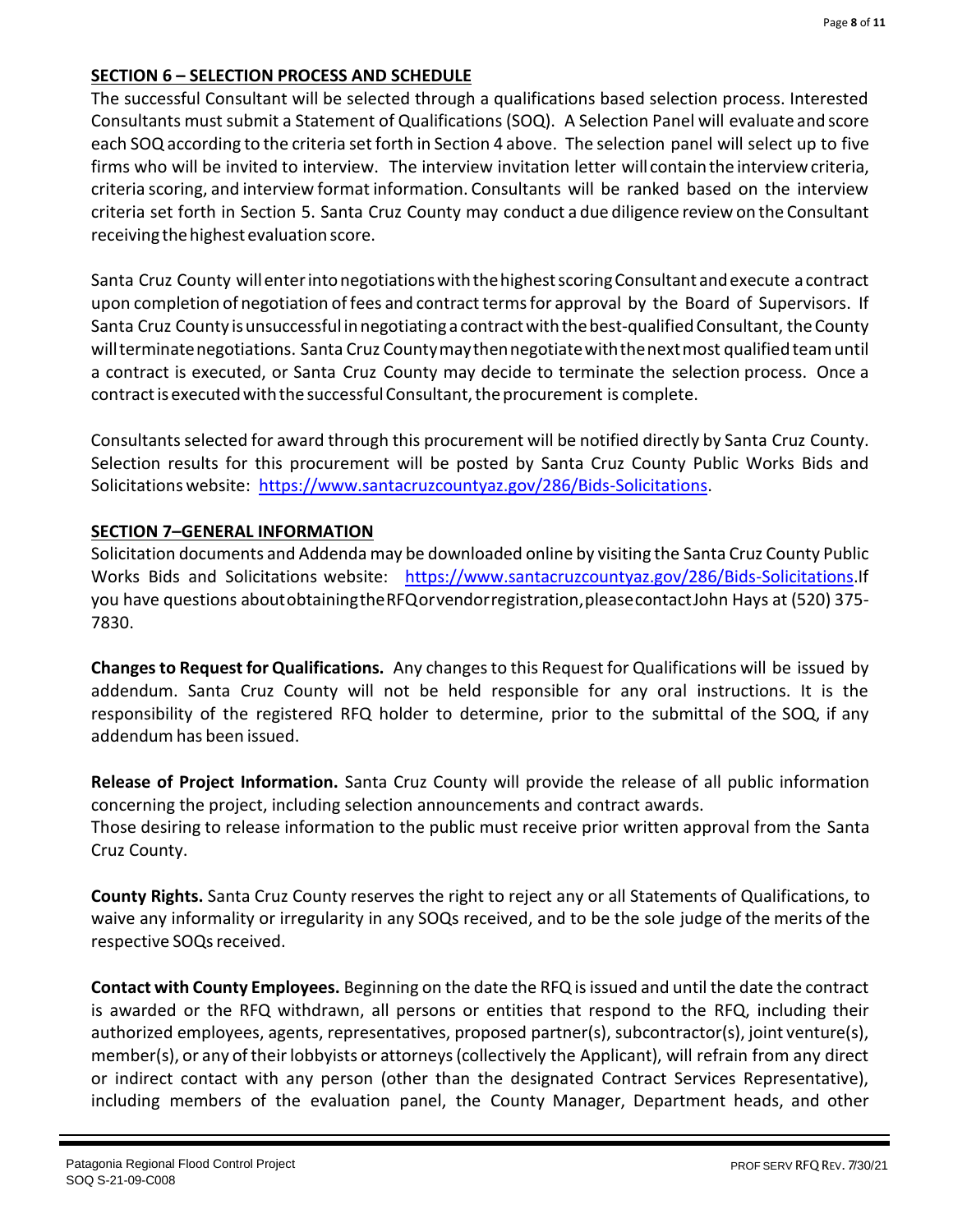members of the Santa Cruz County Board of Supervisors. As long as the RFQ solicitation is not discussed, Applicants may continue to conduct business with the County and discuss business that is unrelated to this RFQ solicitation with County staff. This policy is intended to create a level playing field for all Applicants, assure that contracts are awarded in public, and protect the integrity of the selection process. **APPLICANTSTHATVIOLATE THIS POLICY WILL BEDISQUALIFIED.**

**Conflict of Interest.** Santa Cruz County reserves the right to disqualify any Applicant on the basis of any real or apparent conflict of interest that is disclosed by the proposal submitted or any other data available to Santa Cruz County. This disqualification is at the sole discretion of the County. Any Applicant submitting a proposal herein waives any right to object now or at any future time, before any bodyor agency, including but not limited to the Santa Cruz County Board of Supervisors or any court.

**Data Confidentiality.** Except as specifically provided in the Contract, the team or its subconsultants/subcontractors must not divulge data to any third party without prior written consent of the County.

**Legal Worker Requirements.** Santa Cruz County is prohibited by A.R.S. § 41-4401 from awarding a contract to any team who fails, or whose subconsultants/subcontractors fail, to comply with A.R.S. § 23- 214(A). The team and each subconsultant/subcontractor must comply with allfederal immigration laws andregulationsrelatedtotheiremployeesandcompliancewith the stated law. Santa Cruz County retains the legal right to inspect the papers of any team or subconsultants/subcontractors employee who is awarded a contract to ensure that the team or subconsultant/subcontractor is complying with the law.

**Lawful Presence Requirement.** Pursuant to A.R.S. §§ 1-501 and 1-502, Santa Cruz County is prohibited from awarding a contract to any natural person who cannot establish that such person is lawfully present in the United States. To establish lawful presence, a person must produce qualifying identificationandsign an affidavitaffirmingthattheidentification provided is genuine. This requirement will be imposed at the time of contract award. This requirement does not apply to business organizations such as corporations, partnerships or limited liability companies.

**No Israel Boycott**. By entering into this contract, the team certifies that they are notcurrently engaged in, and agreesfor the duration of the Contract to not engage in, a boycott of Israel as defined in the state statute.

**Protest Policy.** Per A.R.S. §§ 41-2578(C)(2)(f) and (J), protests shall be handled pursuant to the Arizona Procurement Code (A.A.C. R2-7-A901 et seq.). Protests must be in writing and should be directed to [jhays@santacruzcountyaz.gov,](mailto:jhays@santacruzcountyaz.gov) with a copy to the state procurement administrator. If the protest is based upon alleged improprieties in this RFQ that are apparent before the offer due date and time, any protest shall be filed before the offer due date and time. In all other cases, protests shall be filed within 10 days after selection results for this procurement will be posted by Santa Cruz County Public Works Bids and Solicitations website. For complete protest requirements, see the Arizona Procurement Code.

**Questions.** Questions pertaining to this selection process or contract issues should be directed to the Project Manager, John Hays at jhays@santacruzcountyaz.gov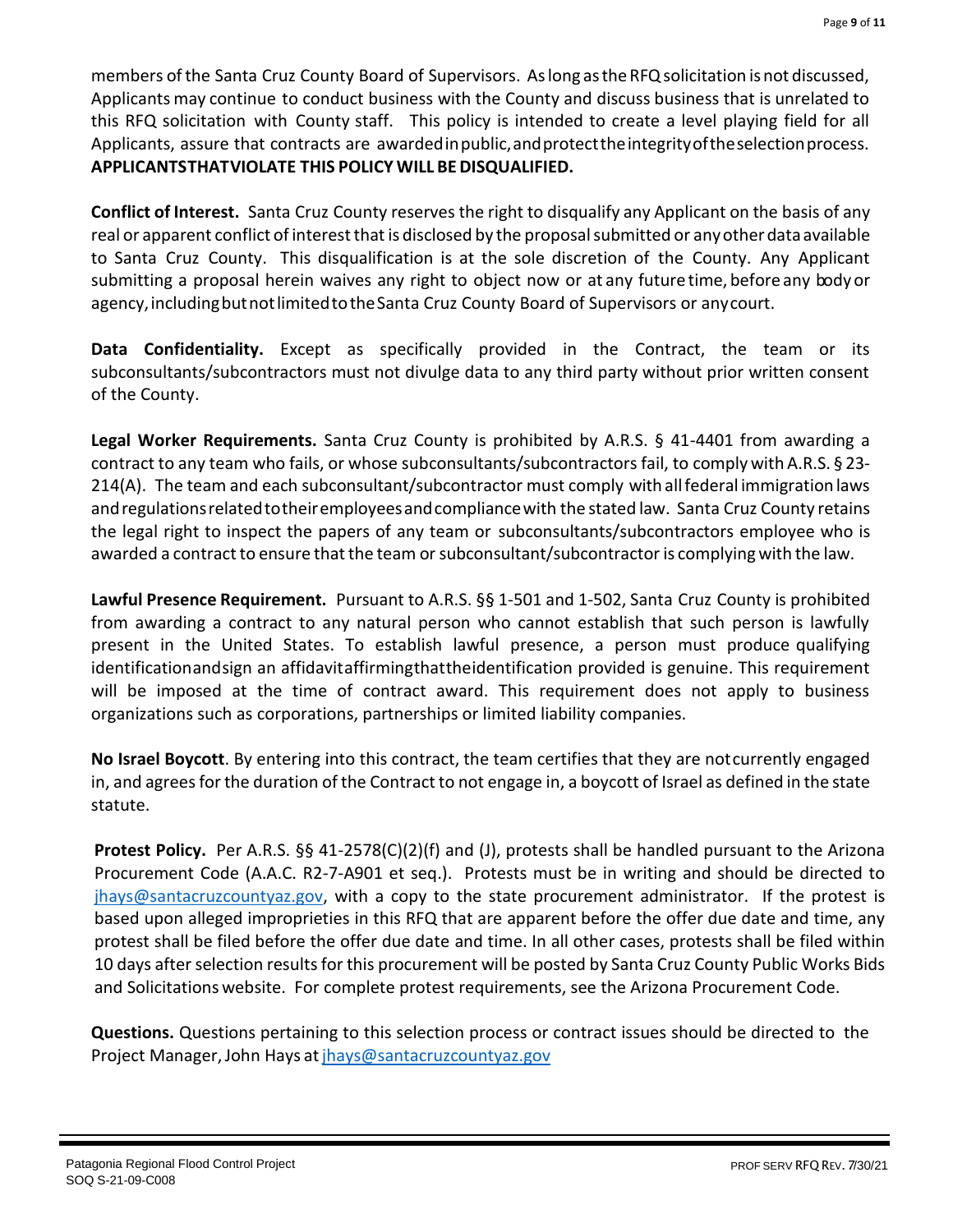# **Attachment 1 CERTIFICATION**

| I hereby consent and certify all statements below by initialing each box: |                                                                                                                                                                                                                                                                                                                                                                                                                                                                                                                                                                                                                                                                                                                                                                                                                                                                                                                                                                                                                                                                                                                                                                                                                                                                                                                                                                                                                                                                                                                                                                                                                                                                                      |  |  |  |  |  |  |  |
|---------------------------------------------------------------------------|--------------------------------------------------------------------------------------------------------------------------------------------------------------------------------------------------------------------------------------------------------------------------------------------------------------------------------------------------------------------------------------------------------------------------------------------------------------------------------------------------------------------------------------------------------------------------------------------------------------------------------------------------------------------------------------------------------------------------------------------------------------------------------------------------------------------------------------------------------------------------------------------------------------------------------------------------------------------------------------------------------------------------------------------------------------------------------------------------------------------------------------------------------------------------------------------------------------------------------------------------------------------------------------------------------------------------------------------------------------------------------------------------------------------------------------------------------------------------------------------------------------------------------------------------------------------------------------------------------------------------------------------------------------------------------------|--|--|--|--|--|--|--|
|                                                                           | <b>CERTIFICATE OF INSURABILITY</b><br>I hereby certify that as an Applicant to Santa Cruz County for a Professional Services Contract,<br>I am fully aware of insurance requirements contained in the Contract and by the submission<br>of this Statement of Qualifications, I hereby assure Santa Cruz County that I am able to<br>produce the insurance coverage required should I be selected to be awarded a Contract.<br>Should I be awarded a Contract by Santa Cruz County, and then become unable to produce<br>the insurance coverage specified within ten working days, I am fully aware and understand<br>that I may not be considered for further projects by Santa Cruz County.<br><b>CONTRACT REVIEW STATEMENT</b><br>As an Applicant to Santa Cruz County (COC) for a Professional Services Contract, I hereby<br>certify that I have reviewed the COC Standard Form Professional Services Contract and have<br>listed any objections to them below. The response must clearly identify if the attached<br>contract is acceptable in all respects including warranty, insurance, and document<br>ownership and retention requirements. If the contract is not acceptable, the response<br>must identify the unacceptable clauses and must provide suggested alternate language.<br>General or vague statements or invitations to discuss further are not adequate answers.<br>I am aware; any objections to the Standard Form Professional Services Contract will be<br>considered and included in the County's evaluation of my firm's qualifications. I am also<br>aware, if I fail to list any objections to the County's Standard Professional Services Contract, |  |  |  |  |  |  |  |
|                                                                           | I will not be allowed to raise any objections later if selected as the most qualified Applicant.<br>AUTHORIZATION FOR RELEASE OF PERFORMANCE INFORMATION AND WAIVER<br>As an Applicant to Santa Cruz County for a Professional Services Contract, I hereby consent<br>and authorize all those companies and government entities listed in my Statement of<br>Qualifications and any other government entity for whom this company has performed<br>professional services, to disclose and release to Santa Cruz County, or their representatives,<br>information, records and opinions concerning this company's professional services<br>performance. The purpose of this disclosure is to provide references to Santa Cruz County. I<br>hereby waive any claim it may have against Santa Cruz County or any company or entity<br>providing information to Santa Cruz County by reason of any information being disclosed or<br>opinions provided regarding the actions or performance of this company.<br>This authorization for disclosure of information is effective for the duration of the contract.<br>This consent or copy of this authorization must be as valid and effective as the original.                                                                                                                                                                                                                                                                                                                                                                                                                                                                            |  |  |  |  |  |  |  |